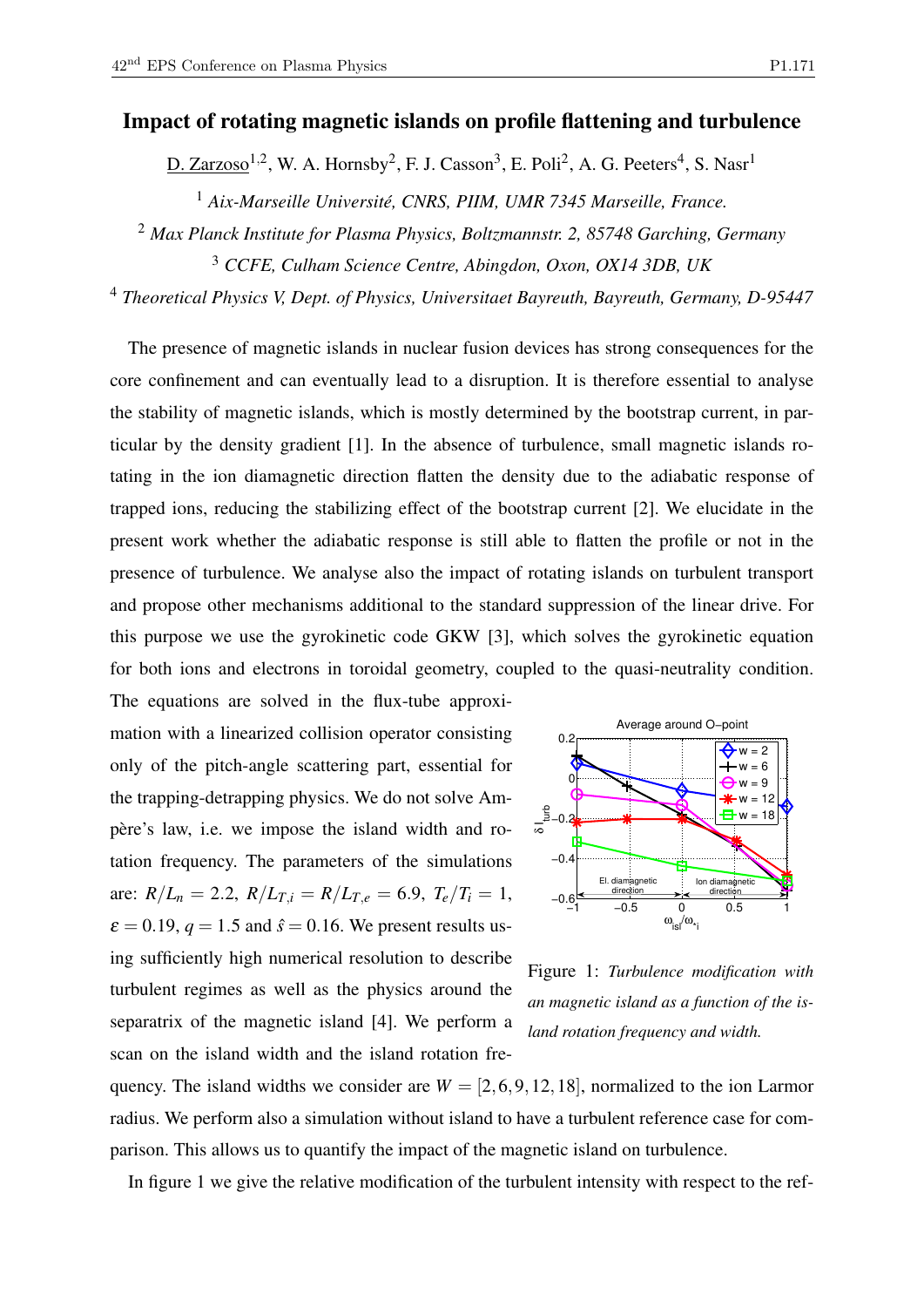erence simulation as a function of the island width and rotation frequency,  $\delta I_{\text{turb}}$ , averaged in time over the saturated phase and in space around the O-point. The presence of an island tends to stabilize turbulence around the O-point. This general result is in agreement with previous gyrokinetic results [5], where the island was large enough to lead to a rather significant flattening of radial profiles and in addition it was a static island, i.e. there was no rotation frequency. The reduction of turbulence was due to the flattening of radial profiles leading to a reduction of the turbulence linear drive. However, in our case, we consider smaller islands and the flattening is not necessarily as significant as in the case of larger islands. We also observe that islands rotating in the ion diamagnetic direction are more efficient to reduce turbulence than islands rotating in the electron diamagnetic direction. Finally, very small islands ( $W \approx 2$ ) seem to impact turbulence in a less significant way than larger islands, characterized by  $W \ge 18$ . It is clear that the impact on turbulence due to intermediate islands ( $W \approx 6-9$ ) depends more strongly on the island rotation frequency than the impact of larger islands. In particular, the width  $W = 6 - 9$ seems to be the optimal range for the rotation dependence. Beyond those widths, the dependence on the island rotation frequency tends to disappear and the island reduces the turbulence independently of the direction of the rotation. To determine whether the reduction comes from the suppresion of the linear drive, we analyse the impact of the island on the radial profiles.

On the left-hand side of figure 2 we plot the normalized density gradient averaged around the O-point. The island  $W = 6$  rotating in the ion diamagnetic direction is able to flatten the density profile and this flattening level is reduced when increasing the island width. This might be due to the adiabatic response of trapped ions [2], which is analysed later. On the right-hand side of figure 2 we plot the normalized ion temperature gradient as a function of the island rotation frequency and the island width. Also in this figure, for reference, we give the value of  $R/L_{T,i}$  for a static island  $W = 12$  when the turbulent modes are filtered out in the simulation. The suppression of the linear drive seems to be the dominating mechanism for turbulence reduction when the island is large enough. However, for intermediate magnetic islands, another mechanism should be considered, since the linear drive is increased.

This mechanism can be related to the increase of a radial electric shear around the separatrix when the island is rotating with respect to the plasma. The transfer of energy between modes is expected to be more efficient when island and turbulence structures are co-rotating because the time of interaction between large-scale (zonal flows and island) and small-scale (turbulence) structures is maximized. In addition to the time interaction, one must consider also the scale lengths. In particular when the shear of the radial electric field exhibits scale lengths close to the decorrelation length of turbulence, the transfer of energy can lead to a reduction of turbulence.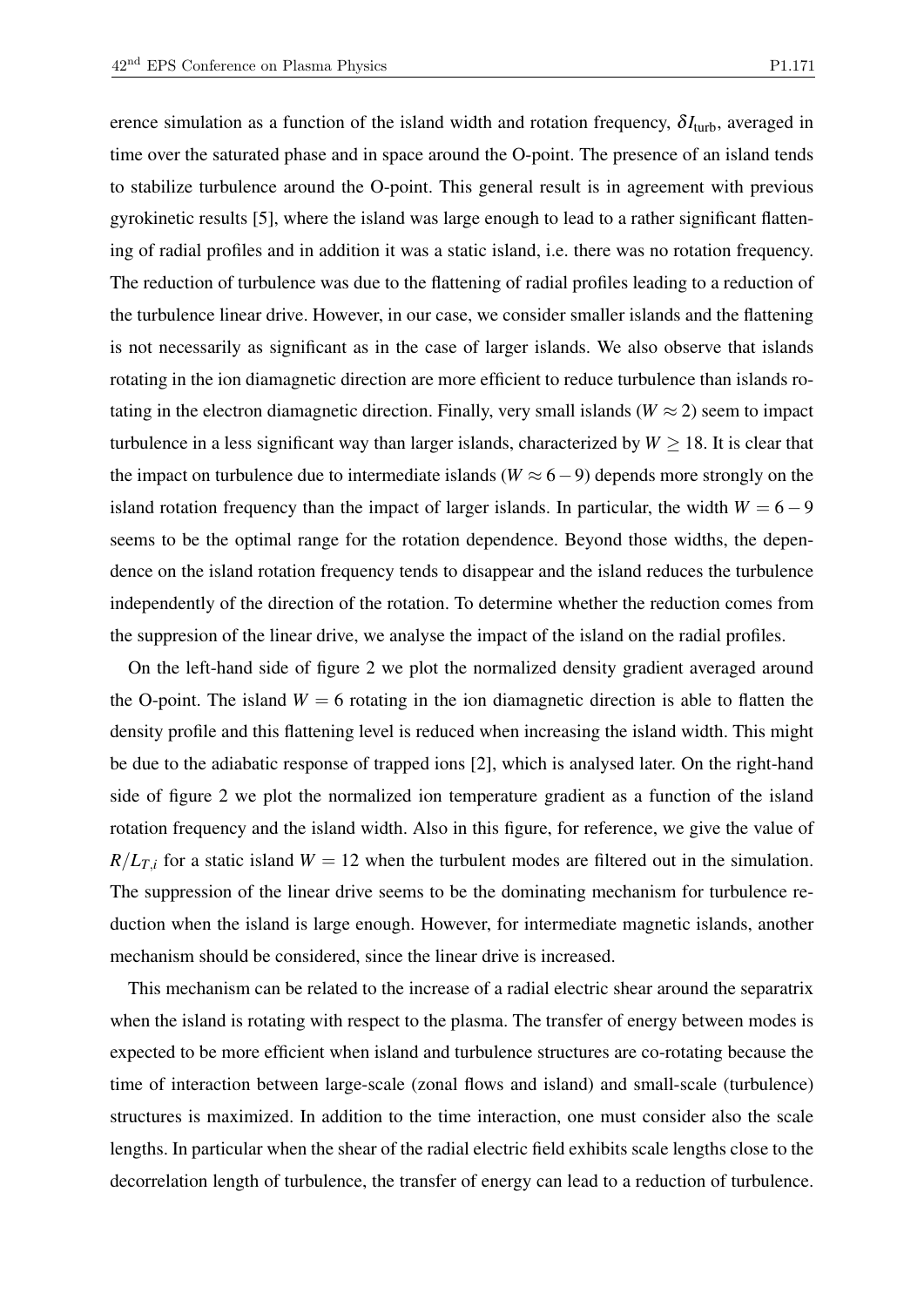

Figure 2: *Normalized density (left) and ion temperature (right) gradients as a function of the island rotation frequency and width.*

In figure 3 we plot for the island  $W = 6$  the radial profile of the radial electric shear through the O-point for two rotation frequencies: ion (solid line) and electron (dashed line) diamagnetic frequencies. The island separatrix is highlighted by two vertical lines. It can be observed that the shear is clearly increased when the island is rotating in the ion direction. To elucidate whether the flattening when the island rotates in the ion direction is due to trapped ions or not in the presence of turbulence, we analyse the perturbed ion density and compare it to that obtained in the absence of turbulence. In the top panel of figure 4 we give the per-



Figure 3: *For W* = 6*, radial profile through the O-point of the shear of the radial electric field for two island rotation directions: electron (dashed line) and ion (solid line).*

turbed ion density in velocity space on the separatrix of an island of width  $W = 6$  in the absence of turbulence.

The left-hand side of the panel represents an island rotating in the ion diamagnetic direction and the right-hand side an island rotating in the electron diamagnetic direction. The solid black lines separate the population of trapped particles from that of passing particles. It can be observed that the resonant particles are mainly the trapped ones. The perturbed ion density is entirely positive (resp. negative), meaning that they contribute to the flattening (anti-flattening) of the profile when the island is rotating in the ion (resp. electron) diamagnetic direction. Since the response changes its sign when changing the sign of the rotation frequency, these results imply that trapped ions are responsible for the flattening and that their response exhibit an adiabatic behaviour.